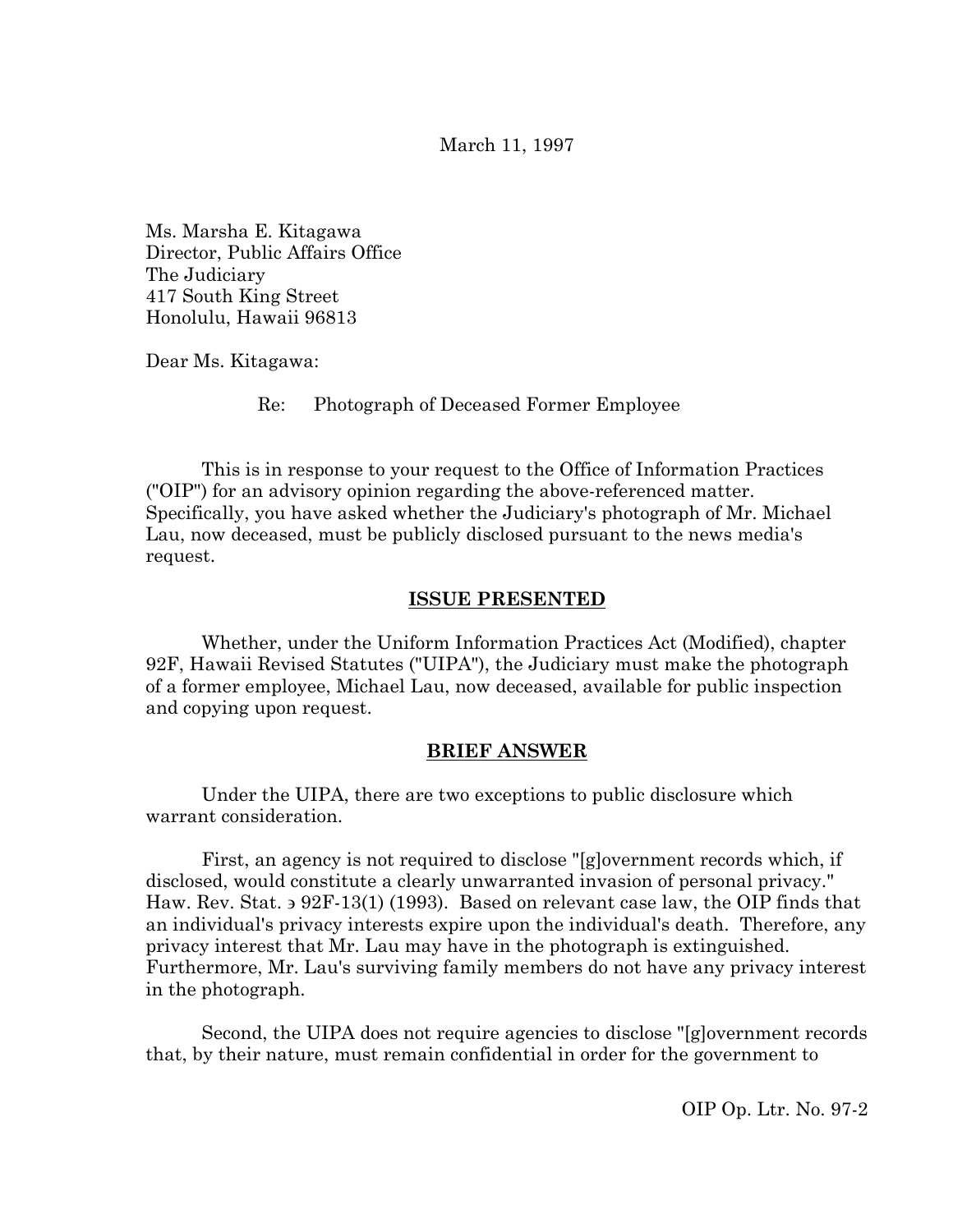avoid the frustration of a legitimate government function." Haw. Rev. Stat. ∋ 92F-13(3) (1993). However, under the facts presented to the OIP, we find that public disclosure of Mr. Lau's photograph will not frustrate any government function.

Therefore, the OIP concludes that, under the UIPA, there are no applicable exceptions to public disclosure, hence, the photograph is a public record that is open to inspection and copying.

### **FACTS**

It is a matter of public record that, as reported by media organizations, on August 11, 1996, Mr. Michael Lau committed suicide with a gun after allegedly fatally shooting several individuals in his neighbor's home. Soon after this incident, you received a request from a media organization requesting a copy of Mr. Lau's employment identification photograph. You then requested an advisory opinion from the OIP as to whether the photograph may be released to the press. You informed the OIP that the Judiciary did not object to disclosing this record nor was the Judiciary conducting any law enforcement activities related to Mr. Lau's alleged crimes.

Both you and the Office of the Sheriff advised OIP that the Office of the Sheriff maintains physical custody of photographs taken of Judiciary employees for employment identification purposes. The photograph of Mr. Lau, taken in 1986, is a frontal face and shoulder photograph taken for employment identification purposes when Mr. Lau was previously employed with the Judiciary.

You and the Office of the Sheriff have also advised the OIP that the Judiciary, under certain circumstances, has control of the employees' identification photograph files. The Judiciary's control includes the authority to release photographs to the public.

### **DISCUSSION**

### **I. DEFINITION OF GOVERNMENT RECORDS**

The UIPA sets forth the general rule that "all government records are open to public inspection unless access is restricted or closed by law." Haw. Rev. Stat. ∋ 92F-11(a) (1993). Under the UIPA the term "government record" means

OIP Op. Ltr. No. 97-2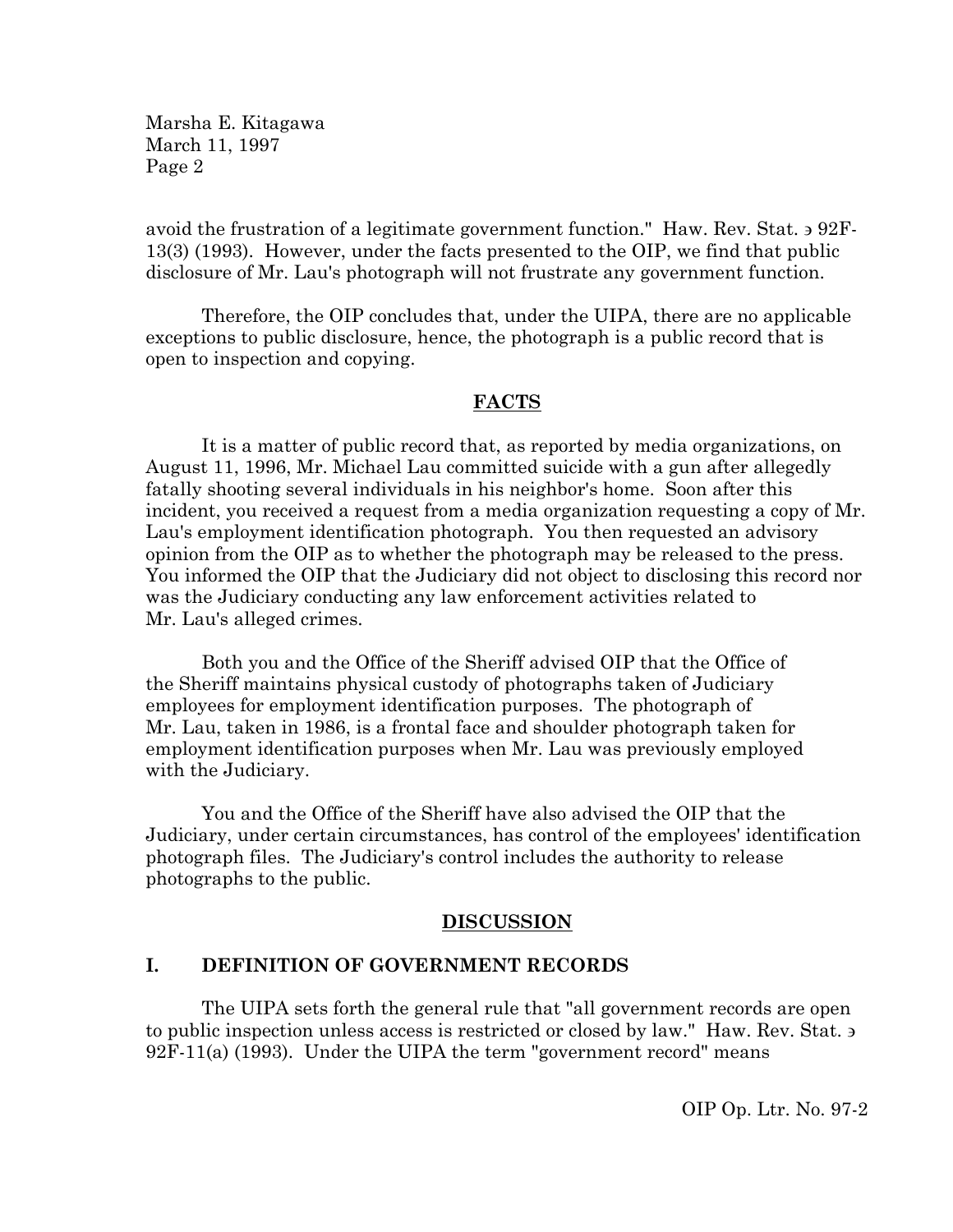"information maintained by an agency in written, auditory, visual, electronic, or other physical form." Haw. Rev. Stat. ∋ 92F-3 (1993) (emphasis added). Hence, we must examine whether or not the photograph is maintained by the Judiciary, and furthermore, is the Judiciary an agency maintaining the record in visual form.

Because the Office of the Sheriff, a division of the Department of Public Safety, is another government agency and has physical possession or custody of the photograph, we first must determine whether the Judiciary, for the purposes of the UIPA, is an agency that maintains the photograph. The OIP has previously advised in OIP Opinion Letter Nos. 91-5 (April 15, 1991), 91-29 (Dec. 23, 1991), 95-8 (May 8, 1995), and 95-20 (Aug. 21, 1995) that the UIPA does not define the meaning of the term "maintain." However, the Uniform Information Practices Code ("Model Code"), drafted in 1980 by the National Conference of Commissioners on Uniform State Laws, which chapter 92F was based, does contain a definition of this term. Model Code ∋ 1-105(6) (1980). The Model Code's definition of the term "maintain" provides key guidance to its use herein and would be consistent with the legislative purposes underlying the UIPA. See OIP Op. Ltr. No. 91-5 at 6 (April 15, 1991).

Section 1-105(6) (1980) of the Model Code defines the term "maintain" as to "hold, possess, preserve, retain, store or administratively control." The Model Code  $commentary<sup>1</sup> explains as follows:$  $commentary<sup>1</sup> explains as follows:$  $commentary<sup>1</sup> explains as follows:$ 

> "Maintain" is defined in Section 1-105(6) to sweep as broadly as possible. It includes information possessed or controlled in any way by an agency. The administrative control component of the definition is especially important since it prevents an agency that does not have physical custody of government records from evading its obligations under this Code.

Model Code ∋ 1-105 commentary at 9 (1980) (emphasis added).

<span id="page-2-0"></span>Ĩ. 1The legislative history of the UIPA instructs those applying its provisions to consult the Model Code's commentary, where appropriate, in guiding the interpretation of similar UIPA provisions. See H. Stand. Comm. Rep. No. 342-88, 14th Leg., 1988 Reg. Sess., Haw. H.J. 969, 972 (1988).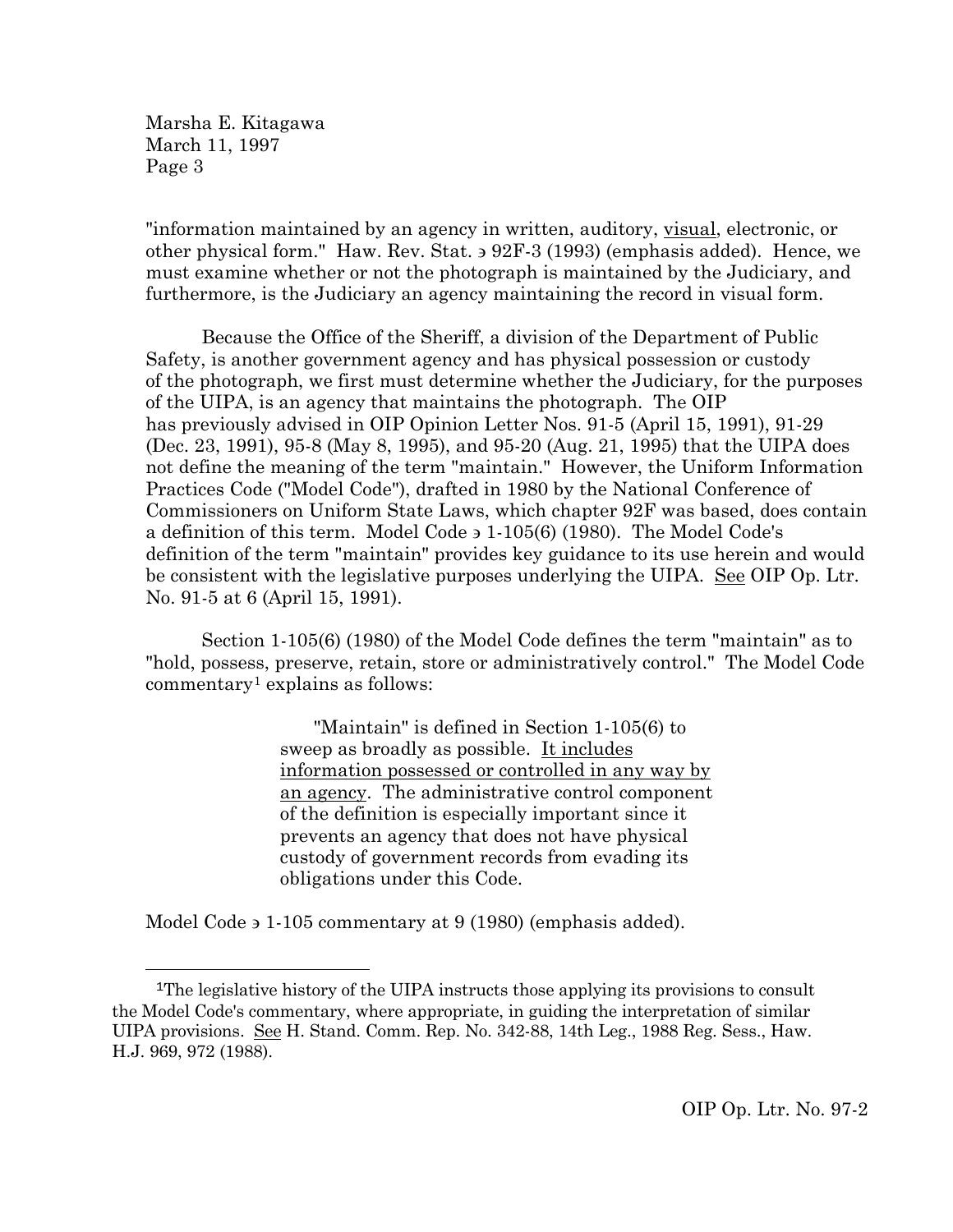In OIP Opinion Letter No. 92-25 (Dec. 22, 1992), we noted that the term "control" has different meanings depending on the context in which it is used, and that for the most part:

> [I]t refers to the "power or authority to manage, direct, or oversee," or "to exercise restraining or directing influence over," and also relates to "authority over what is not in one's physical possession." See OIP Op. Ltr. No. 91-5 at 7 and cases cited therein; see also Biben v. Card, 119 F.R.D. 421, 425 (W.D. Mo. 1992); M.L.C. v. North American Philips Corp., 109 F.R.D. 124, 136 (S.D.N.Y. 1992) ("control includes legal right of producing party to obtain documents from other sources upon demand").

OIP Op. Ltr. No. 92-25 at 4 (Dec. 22, 1992).

The Judiciary's "administrative control" is evidenced by its authority to authorize the photograph's release although it is not a record in the Judiciary's physical possession. Therefore, based upon the foregoing, the OIP finds that the Judiciary "maintains" the record because the Judiciary has administrative control of the photograph.

The remaining determination is whether the Judiciary is an "agency" maintaining a "visual record." The UIPA's definition of "agency" excludes "the nonadministrative functions of the courts of the State," but does encompass the court's administrative functions. OIP Op. Ltr. No. 90-4 at 5 (Jan. 29, 1990). As the photograph of Mr. Lau was taken and used for the Judiciary's personnel functions and there is no evidence that the photograph was used for nonadministrative Judiciary functions, we find that the record falls under the administrative functions of the court. See generally OIP Op. Ltr. Nos. 90-4 (Jan 29, 1990) (certified driver's abstracts are the court's administrative records); and 93-8 (Aug. 2, 1993) (personnel and record keeping functions are administrative tasks); but see OIP Op. Ltr. No. 95-20 (Aug. 21, 1995) (traffic citations used as charging documents are nonadministrative court records).

Thus, because Mr. Lau's identification photograph is a visual record maintained by an agency, the OIP concludes that it is a "government record"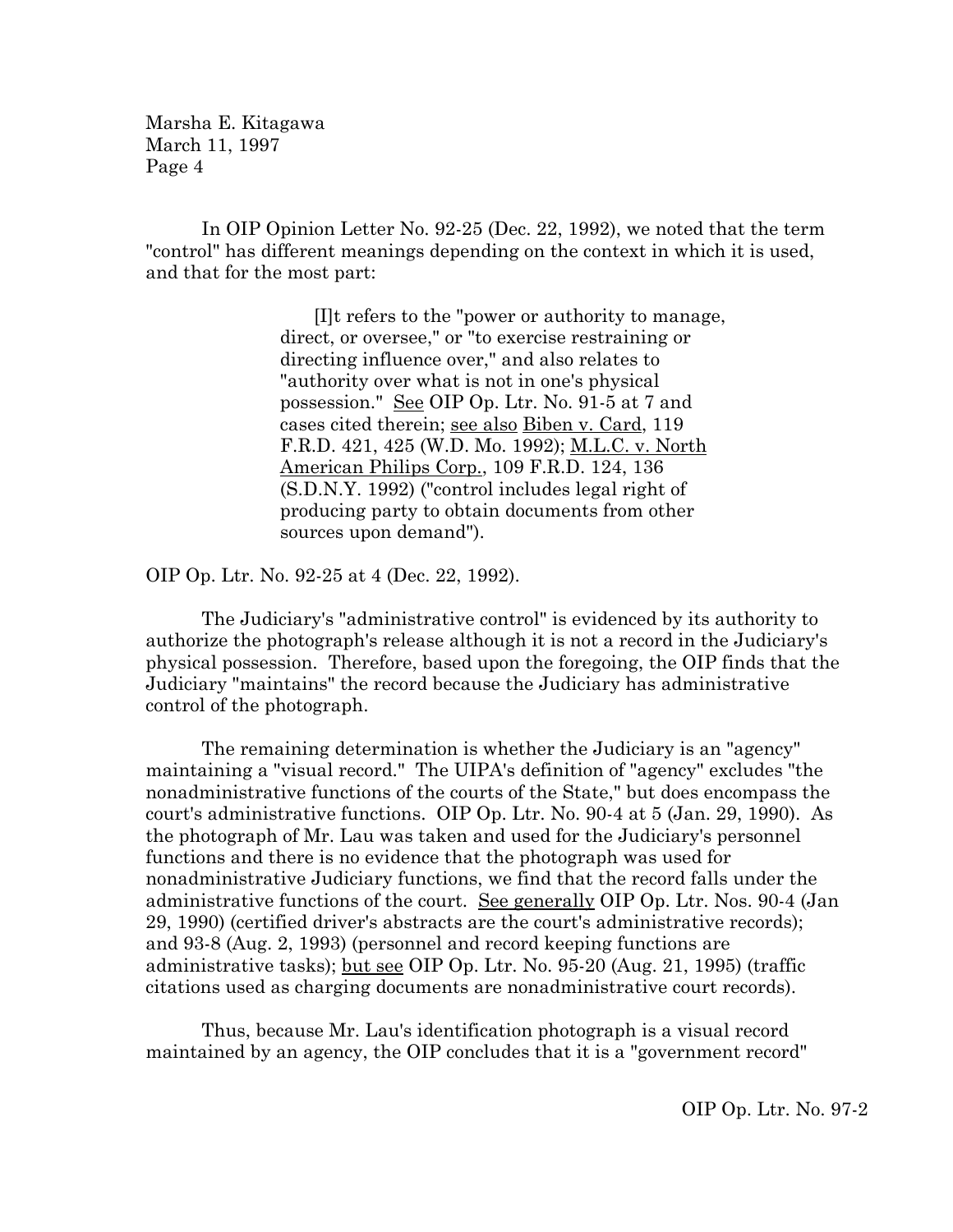subject to the UIPA. Although the photograph is a government record, the next question is whether the photograph is protected from disclosure under one of the UIPA's exceptions to disclosure.

# **II. EXCEPTIONS TO DISCLOSURE**

The UIPA mandates that "[e]xcept as provided in section 92F-13, Hawaii Revised Statutes, each agency upon request by any person shall make government records available for inspection and copying during regular business hours." Haw. Rev. Stat. ∋ 92F-11(b) (1993). Section 92F-13, Hawaii Revised Statutes, lists the following five exceptions to disclosure of government records: (1) government records which, if disclosed, would constitute a clearly unwarranted invasion of personal privacy; (2) government records that would not be discoverable in a judicial or quasi-judicial action to which the State or county is or may be a party; (3) government records which, by their nature, must be kept confidential to avoid the frustration of a legitimate government function; (4) government records that are protected from disclosure by State or federal law, including State or federal court orders; and (5) inchoate and draft working papers of legislative committees.

Of these exceptions to disclosure, the OIP finds that the exceptions for "clearly unwarranted invasion of personal privacy" and the "frustration of a government function" warrant discussion in your inquiry.

# **A. Clearly Unwarranted Invasion of Personal Privacy**

Under the UIPA, an agency is not required to disclose "[g]overnment records which, if disclosed, would constitute a clearly unwarranted invasion of personal privacy." Haw. Rev. Stat. ∋ 92F-13(1) (1993). A clearly unwarranted invasion of personal privacy is determined through a balancing test in which "[d]isclosure of a government record shall not constitute a clearly unwarranted invasion of personal privacy if the public interest in disclosure outweighs the privacy interests of the individual." Haw. Rev. Stat. ∋ 92F-14(a) (1993). Under this balancing test, the public's interest in disclosure of a government record does not outweigh the individual's significant privacy interest if the information within the record "reveals little or nothing about the agency's own conduct." OIP Op. Ltr. No. 89-16 at 5, 6 (Dec. 27, 1989) quoting United States Dep't of Justice v. Reporters Comm. for Freedom of the Press, 489 U.S. 749 at 773; 103 L. Ed. 2d 774 at 796; 109 S. Ct. 1468 at 1482 (1989). However, "if a privacy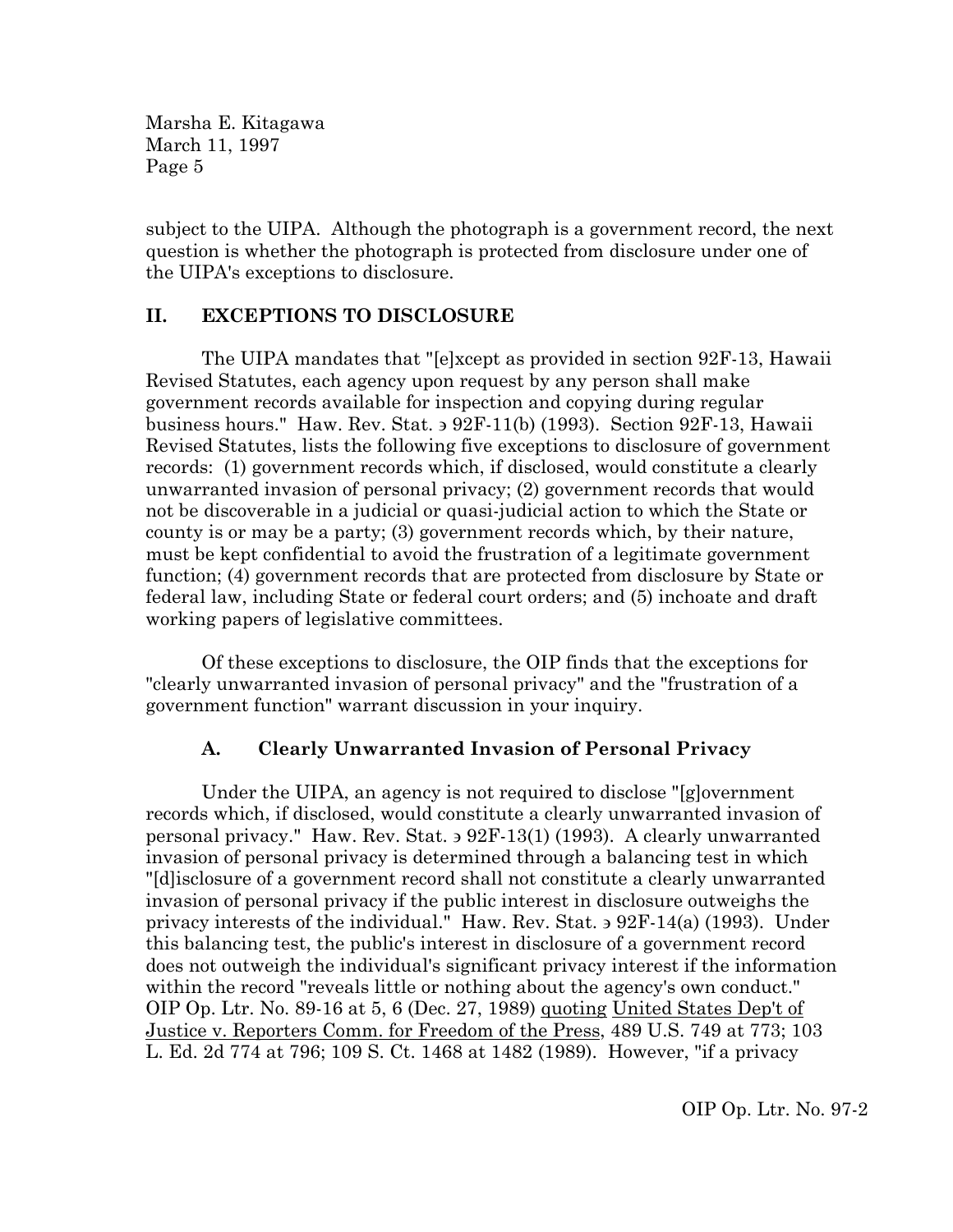interest is not 'significant', a scintilla of public interest in disclosure will preclude a finding of a clearly unwarranted invasion of personal privacy." H. Conf. Comm. Rep. No. 112-88, 14th Leg., 1988 Reg. Sess., Haw. H.J. 817, 818 (1988); S. Conf. Comm. Rep. No. 235, 14th Leg., 1988 Reg. Sess., Haw. S.J. 689, 690 (1988). Notably, the legislative history of the UIPA's privacy exception indicates this exception for a clearly unwarranted invasion of personal privacy only applies if an individual's privacy interest in a government record is "significant." See id. ("[o]nce a significant privacy interest is found, the privacy interest will be balanced against the public interest in disclosure.")

The OIP has previously opined that a deceased individual does not have any significant privacy interest in a government record that refers to him or her because such an interest may only be attributed to a living individual. See OIP Op. Ltr. Nos. 90-18 (May 18, 1990) (videotaped confession before committing suicide not applicable to personal privacy exception although other exception (frustration of government function) found to be applicable); 91-32 (Dec. 31, 1991) (autopsy reports found to be disclosable); 91-33 (Dec. 31, 1991) (ambulance report form of the deceased found to be disclosable); and 95-21 (Aug. 28, 1995) (no privacy interest for deceased in police report of his suicide).[2](#page-5-0) Hence, any privacy interest that Mr. Lau may have had in the Judiciary's photograph of him is extinguished by his death.

Generally, only the living individual to whom a record refers may have a privacy interest in that record. See OIP Op. Ltr. No. 91-32 at 9 (Dec. 31, 1991). However, even if the record does not contain references to other living persons that would be protected under the UIPA, surviving family members may have privacy interests that courts are willing to protect. In analyzing the federal Freedom of Information Act ("FOIA") cases, the U.S. Department of Justice, Office of Information and Privacy, has stated that for the purpose of protecting the privacy interests of surviving family members, a record (or information) may be withheld from public disclosure where the record (or information) would disclose "particularly sensitive, often graphic, personal details about the circumstances surrounding an individual's death" or "if release of the information would cause a 'disruption of their peace of minds.'" The Office of Information and Privacy, U.S. Department of Justice, Freedom of Information

<span id="page-5-0"></span>Ĩ. 2But see OIP Op. Ltr. No. 90-26 (July 19, 1990) (deceased welfare recipient's record held not publicly disclosable pursuant to non-UIPA State law requiring non-disclosure of welfare records.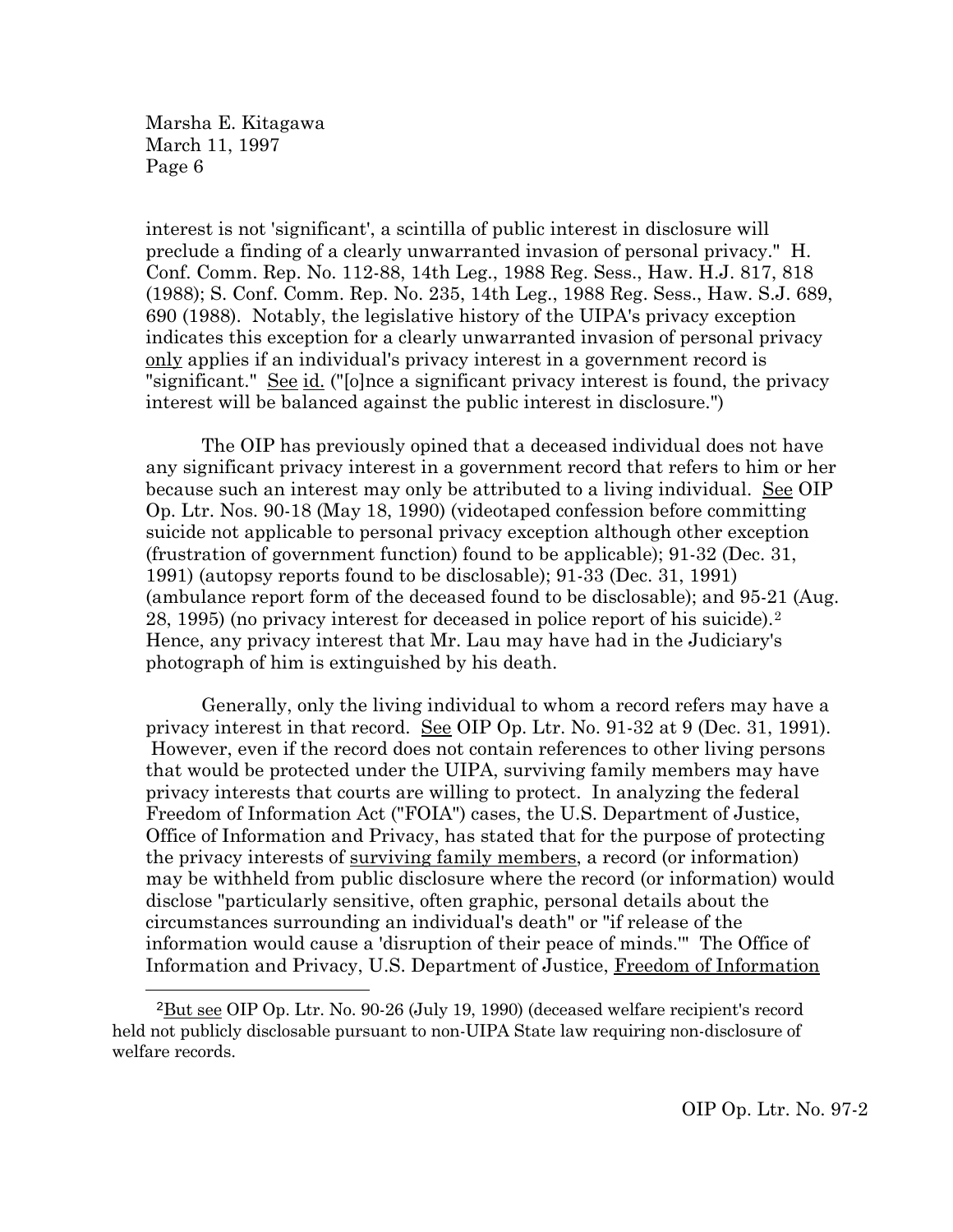Act Guide & Privacy Act Overview 224, 225 (1996).<sup>3</sup> See also Badhwar v. United States Dept. of the Air Force, 829 F.2d 182, 186 (D.C. Cir. 1987) (autopsy reports from aircraft accident might "shock the sensibilities of surviving kin"); Marzen v. HHS, 825 F.2d 1148, 1154 (7th Cir. 1987) (deceased infant's medical records describing the infant's deteriorating medical condition and the parents' anguished reactions are exempt because the records' release "would almost certainly cause infant Doe's parents more anguish"; The New York Times Company v. National Aeronautics and Space Administration, 782 F. Supp. 628, 632 (U.S. Dist. Ct., D.C. 1991) (audio tape of astronauts' voices during the Space Shuttle Challenger explosions is exempt from public disclosure to protect family members' right to privacy from the "barrage of mailing and personal solicitations . . . [and] also to a panoply of telephone calls from media groups as well as a disruption of their peace of mind every time a portion of the tape is played within their hearing").

Of particular note, the federal courts have recognized the significant privacy interests of murder victims' families in photographs of the victims. See Hale v. United States Dep't of Justice, 973 F.2d 894, 902 (10th Cir. 1992), cert. granted, vacated, & remanded on other grounds 509 U.S. 918 (1993) (no "public interest in the photographs of the deceased victim, let alone one that would outweigh the personal privacy interests of the victim's family."); <u>KTVY-TV v.</u> United States, No. 87-1432-T, Slip Op. at 9 (W.D. Okla. May 4, 1989), aff'd per curiam, 919 F.2d 1465 (10th Cir. 1990) (where a postal employee shot and killed several people, the court wrote that "[t]he privacy rights asserted--those of the survivors and family of the victims in not having photographs of the bodies of the victims and clinical descriptions of their wounds being divulged--are patent and compelling and within the protection of [FOIA]").

In those cases in which surviving family members' privacy interests have been recognized by federal courts, the government records themselves are directly connected with the decedents' death or manner of death. In Mr. Lau's case, the identification photograph is completely unrelated to his death; it was taken specifically for employment purposes approximately ten years before his death. Because the photograph does not depict or directly relate to Mr. Lau's

<span id="page-6-0"></span>Ĩ. 3In our examination of this issue, we rely upon the UIPA's legislative history which suggests that federal "case law under the Freedom of Information Act [5 U.S.C. ∋ 552 (1994)] should be consulted for additional guidance" in analyzing an individual's privacy interest. OIP Op. Ltr. No. 90-18 at 9 (May 18, 1990).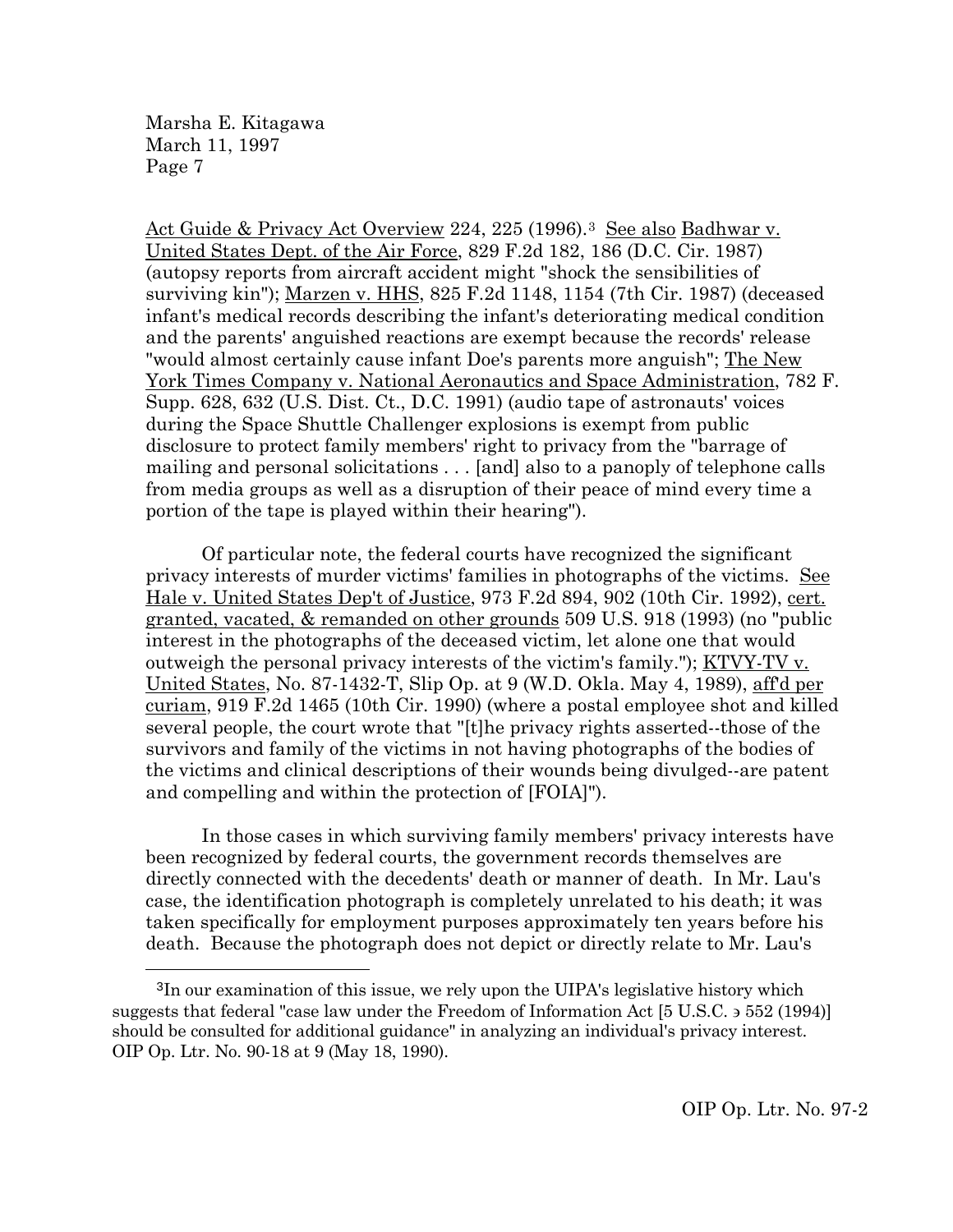death, the OIP concludes that Mr. Lau's surviving family members do not have a privacy interest in his employment photograph.

Therefore, neither Mr. Lau (deceased) nor his surviving family members may assert that disclosure of the photograph would be a clearly unwarranted invasion of personal privacy. The other exception to disclosure that warrants discussion is the frustration of a legitimate government function.

# **B. Frustration of a Legitimate Government Function**

The UIPA does not require agencies to disclose "[g]overnment records that, by their nature, must remain confidential in order for the government to avoid the frustration of a legitimate government function." Haw. Rev. Stat. ∋ 92F-13(3) (1993). In particular, the UIPA's legislative history lists "examples of records which need not be disclosed if disclosure would frustrate a legitimate government function." S. Stand. Com. Rep. No. 2590, 14th Leg., 1988 Reg. Sess., Haw. S.J. 1093, 1095 (1988). Of particular note, the UIPA "frustration" exception includes "[r]ecords or information compiled for law enforcement purposes." Id., see, e.g. OIP Op. Ltr. No. 90-18 (May 18, 1990) (videotaped confession before committing suicide found not disclosable because of an open police investigation). However, in the case of Mr. Lau's photograph, this exception does not warrant further examination because the Judiciary is not compiling or maintaining the photograph for law enforcement activities. See, e.g. OIP Op. Ltr. No. 95-21 (Aug. 28, 1995) (disclosure of police department's reports from a closed investigation would not result in the frustration of legitimate government function due to no reasonable possibility of interference with their law enforcement proceedings).

Furthermore, the Judiciary has not expressed to the OIP any particular circumstances within its administrative duties which would invoke the UIPA's "frustration of a legitimate government function" exception. Additionally, the OIP's evaluation of this exception reveals no circumstances where it would be applicable.

## **CONCLUSION**

For the reasons set forth above, the OIP concludes that any privacy interests that Michael Lau may have had in his photograph were extinguished upon his death. Furthermore, the photograph does not depict or directly relate